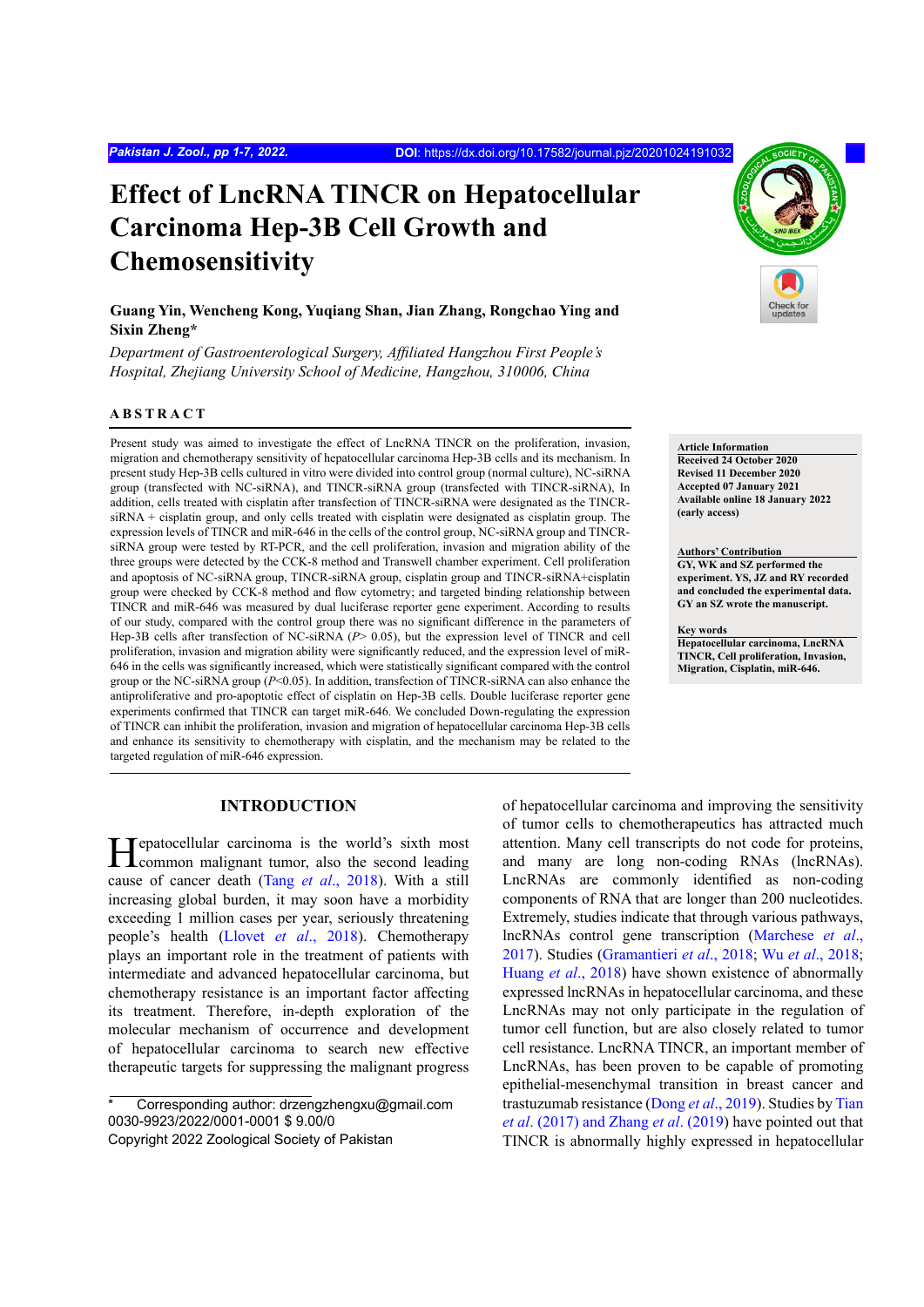carcinoma tissues, and the change in its expression level is closely related to poor prognosis in patients. However, the effect of TINCR on the growth and chemosensitivity of hepatocellular carcinoma cells remains unclear. This study aims to explore the effects of down-regulation of TINCR on the proliferation, invasion, migration and cisplatin chemosensitivity of hepatocellular carcinoma Hep-3B cells.

## **MATERIALS AND METHODS**

#### *Materials*

Micro-ultraviolet spectrophotometer and constant temperature  $CO_2$  incubator (Thermo, USA), inverted microscope (Olympus, Japan), flow cytometer (Becton Dickinson, USA), PCR instrument, gel imaging analysis system and microplate reader (Bio-Rad, USA). Reverse transcription kit (Life Technologies, USA), RT-PCR kit (DaKaRa, Dalian), dual luciferase reporting system detection kit (Promega, USA), Annexin V-FITC/PI apoptosis detection kit (Dalian Meilun Biotechnology), CCK-8 kit (Dojindo, Janpan), Matrigel and Transwell chamber (Corning, USA), DMEM medium and penicillinstreptomycin double antibody (Hyclone, USA), BCA protein concentration determination kit, ECL reagent and RIPA lysate (Shanghai Beyotime Biotechnology), fetal bovine serum and trypsin (Gibco, USA), Trizol reagent (Shanghai Yubo Biotechnology), Lipofectamine® 3000 transfection reagent (Invitrogen, USA), human hepatoma cell line Hep-3B (China Center for Type Culture Collection), small RNA interference sequence TINCRsiRNA targeting TINCR and its negative control NCsiRNA (Shanghai GenePharma), miR-646 mimic and its negative control miR-NC (Guangzhou RiboBio), cisplatin (Qilu Pharmaceutical), PCR primers (Shanghai Sangon Biotech).

#### *Hep-3B cell culture and treatment*

Hep-3B cells were routinely cultured in a DMEM medium containing 100 U/mL penicillin-streptomycin double antibody and  $10\%$  fetal bovine serum in a  $5\%$  CO<sub>2</sub> cell incubator at 37°C. Hep-3B cells in logarithmic growth phase were planted to a 6-well cell plate at a density of  $5\times10^5$ cells/well, and then routinely cultured in a cell incubator. When the cell fusion reached 70%, transient transfection was performed with reference to Lipofectamine® 3000 transfection reagent. The cells transfected with NC-siRNA were taken as NC-siRNA group, the cells transfected with TINCR-siRNA were taken as TINCR-siRNA group, and the cells normally cultured without transfection were taken as the control group. In addition, the cells treated with 5μg/ mL cisplatin for 48 h after transfection with TINCR-siRNA

were taken as TINCR-siRNA + cisplatin group, while cells only treated with 5 μg/mL cisplatin for 48 h were taken as the cisplatin group. After 6 h of transfection, fresh medium was replaced. After 48 h further culture, cells from each group were collected for subsequent experiments.

## *Detection of TINCR and miR-646 expression in Hep-3B cells by RT-PCR method*

After the total RNA of Hep-3B cells were extracted using Trizol method, cell concentration and integrity were detected by ultraviolet spectrophotometer. According to the reverse transcription kit instructions, RNA was reversetranscribed into cDNA. Using cDNA as a template, PCR amplification was performed according to the RT-PCR kit instructions. Using GAPDH or U6 as an internal reference, expression levels of TINCR and miR-646 in Hep-3B cells were detected by2-**∆∆**ct method. Where, the primer sequences used in the experiment were as follows: TINCR forward 5'-TGTG-GCCCAAACTCAGGGATACAT-3', reverse: 5'-AGATGA-CAGTGGCTGGAGTTGT-CA-3'; miR-646 forward 5'-ACACTCCAGCTGGGAAGCAGCTG-CCTC-3', reverse: 5'-CTCAACTGTGCTGCATTAGTT-AGCTCAGA-3'; GAPDH forward 5'-ATTCCATGGCACCGTCAAGGCTGA-3', reverse: 5 ' - T T C T C C AT G G T G G T G A A G A C G C C A - 3 ' ; U6forward 5'-CTCGCTTCGGCAGCACA-3', reverse: 5'--AACGCTTCACGAATTTGCGT-3'.

## *Detection of Hep-3B cell proliferation by CCK-8 method*

After the treatment, cells in the control group, NCsiRNA group and TINCR group were inoculated into 96 well cell plates at  $5 \times 10^4$  per well, with 3 parallel wells in each group. After routine culture in a cell incubator for a required period, 10 μL of CCK-8 reagent was added to each well; after 4 h incubation, OD value of the cells was detected using a microplate reader; where, the detection wavelength was 450 nm. In the later period, cell proliferation activity of NC-siRNA group, TINCR-siRNA + cisplatin group, cisplatin group and TINCR-siRNA group was detected by the same method. The experiment was repeated three times.

## *Detection of Hep-3B cell invasion and migration by Transwell chamber experiment.*

Invasion experiment: Before the experiment, Matrigel diluted 1:8 was evenly spread to the upper Transwell chamber and allowed to fully solidify at room temperature. Cells in the control group, NC-siRNA group, and TINCR-siRNA group were collected in a serum-free medium and made into cell suspension at a concentration of 105 cells/mL. Then, 100 μL of cell suspension and 500 μL of serum-containing medium were added into the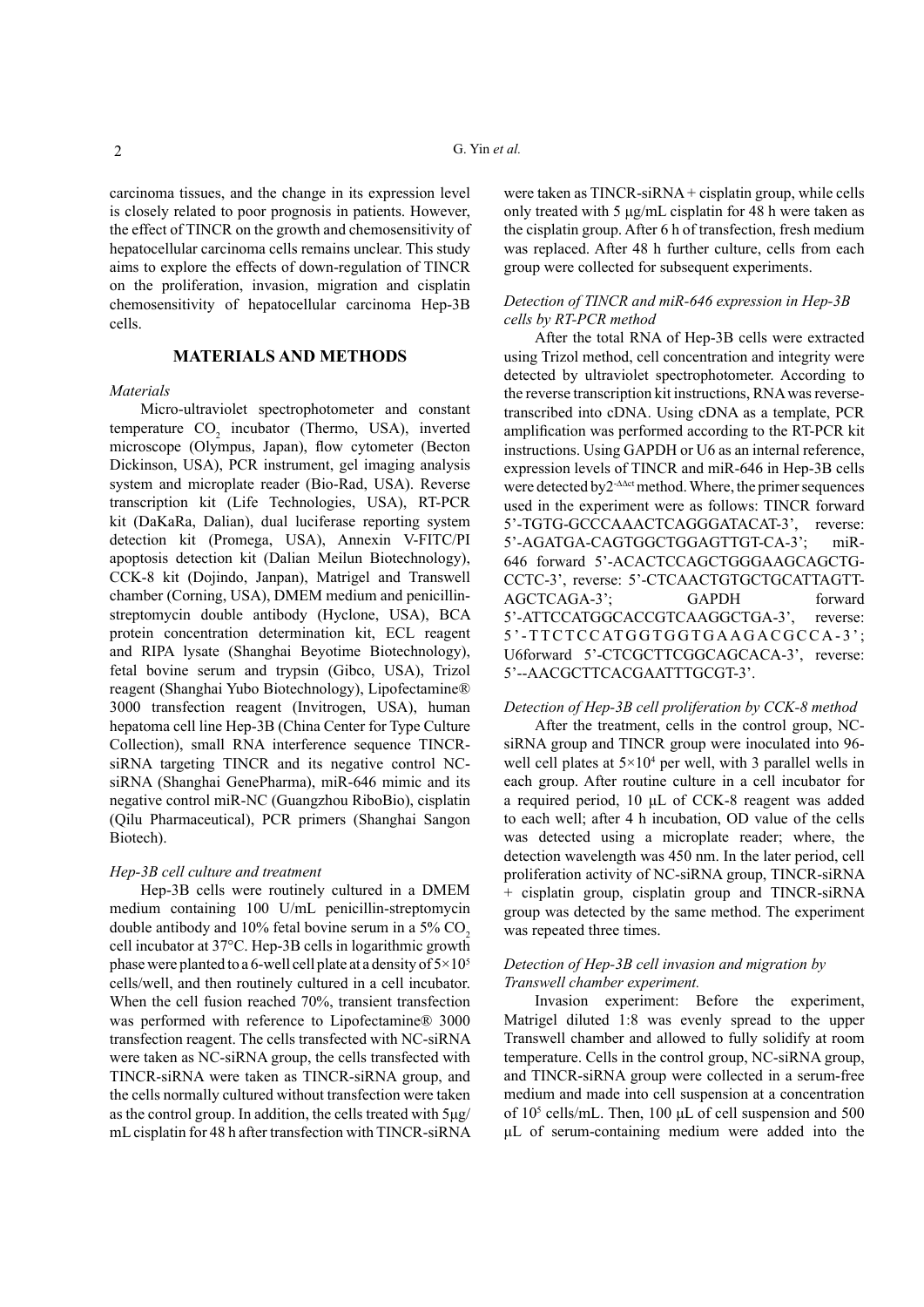upper and lower chambers. After routine incubation in a cell incubator for 24 h, remove the chamber and immerse it in 4% paraformaldehyde stationary liquid for 30 min fixation. After staining with 0.1% crystal violet for 10 min, the number of transmembrane cells was counted with a microscope. The results were expressed as average number of cells in 3 randomly selected fields. Migration experiment: It is not necessary to coat Transwell chamber using Matrigel in the experiment. The remaining steps were the same as those in invasion experiment.

#### *Detection of Hep-3B cell apoptosis by flow cytometry*

For the cisplatin group, TINCR-siRNA group, NCsiRNA group and TINCR-siRNA + cisplatin group cells after trypsin digestion and collection were washed twice with pre-chilled phosphate buffer, then 200 μL of binding buffer was added to suspend the cells. 5 μL of Annexin V-/ FITC and PI staining solution were added to a sample tube containing 10<sup>5</sup> cells; after staining at room temperature for 15 min in the dark, apoptosis rate of each group was detected using Becton Dickinson Calibur. The experiment was repeated three times.

#### *Detection of the targeted binding relationship between TINCR and miR-646Double using dule-luciferase reporter gene experiment*

TINCR 3'UTR fragment was cloned, amplified and recombined into a luciferase vector as a TINCR wildtype (TINCR-WT) vector. In addition, after site-specific mutagenesis, TINCR and miR-646 targeted binding sites were cloned and recombined into a luciferase vector as a TINCR-MUT vector. According to the instructions of the transfection reagent, the constructed TINCR-MUT and TINCR-WT vectors were co-transfected with miR-646 mimic and its negative control miR-NC into Hep-3B cells. After 48 h of transfection, luciferase activity of each group of cells was detected by referring to the instructions of the luciferase activity detection kit. The experiment was repeated three times.

#### *Data analysis*

The data obtained in the experiment are expressed in the form of *±s*. SPSS 22.0 software was used for statistical analysis. One-way analysis of variance was used for comparison between multiple groups. SNK-q was used for multiple comparisons between groups. Independent sample t-test was used for comparison between two groups. *P*<0.05 indicates statistically significant difference.

#### **RESULTS**

[Table](#page-2-0) I shows the expression level of TINCR, effect of downregulation of TNCR expression on proliferaion,

invasion and migration apoptosis and expression of miR646 in hepatocellular carcinoma Hep-3B cells. The expression level of TINCR in Hep-3B cells after transfection of NCsiRNA is not significantly different from that of the control group (*P*> 0.05), but the expression level of TINCR in Hep-3B cells after transfection with TINCR-siRNA is significantly lower than that in the control group or NCsiRNA group.

The down-regulation of TINCR expression inhibited the proliferation and atenuated the invasion and migration of hepatocellular carcinoma Hep-3B cells. The cell proliferation activity of NC-siRNA group is not statistically different from that of control group (*P*>0.05); TINCRsiRNA group has significantly reduced cell proliferation activity compared to the control group or NC-siRNA group  $(P \le 0.05)$ . The cell invasion and migration ability of NCsiRNA group is not statistically different from the control group (*P*> 0.05); compared with the control group or NC-siRNA group, TINCR-siRNA group has significantly reduced cell invasion and migration ability  $(P \le 0.05)$ .

<span id="page-2-0"></span>**Table I.- Expression level of TINCR in Hep-3B cells of each group.**

| Groups      | mRNA              |
|-------------|-------------------|
| Control     | $1.00 \pm 0.08$   |
| NC-siRNA    | $0.95 \pm 0.07$   |
| TINCR-siRNA | $0.24 \pm 0.03^*$ |
| F           | 399.910           |
| D           | < 0.001           |

Note: compared with control or NC-siRNA group, \* *P*<0.05.

**Table II.- Cell proliferation activity (OD) of each group.**

| <b>Groups</b> | 24h               | 48 h              | 72 h              |
|---------------|-------------------|-------------------|-------------------|
| Control       | $0.48 \pm 0.03$   | $0.79 \pm 0.05$   | $1.19 \pm 0.10$   |
| NC-siRNA      | $0.51 \pm 0.04$   | $0.83 \pm 0.06$   | $1.22 \pm 0.13$   |
| TINCR-siRNA   | $0.36 \pm 0.03^*$ | $0.64 \pm 0.03^*$ | $0.75 \pm 0.06^*$ |
| F             | 50.029            | 38.700            | 61.289            |
| P             | < 0.001           | < 0.001           | < 0.001           |

Note, compared with control or NC-siRNA group, \* *P*<0.05.

## **Table III.- Invasion and migration ability of cells in each group (number of transmembrane cells).**

| <b>Groups</b>      | No. of invasive<br>cells | No. of migrating<br>cells     |
|--------------------|--------------------------|-------------------------------|
| Control            | $75.64\pm4.48$           | $96.85 \pm 6.54$              |
| NC-siRNA           | 72.38 ± 5.05             | $98.62 \pm 7.23$              |
| <b>TINCR-siRNA</b> | $48.25 \pm 2.66^*$       | $61.36 \pm 3.72$ <sup>*</sup> |
| F                  | 114.798                  | 109.562                       |
| P                  | < 0.001                  | < 0.001                       |

Note, compared with control or NC-siRNA group, \* *P*<0.05.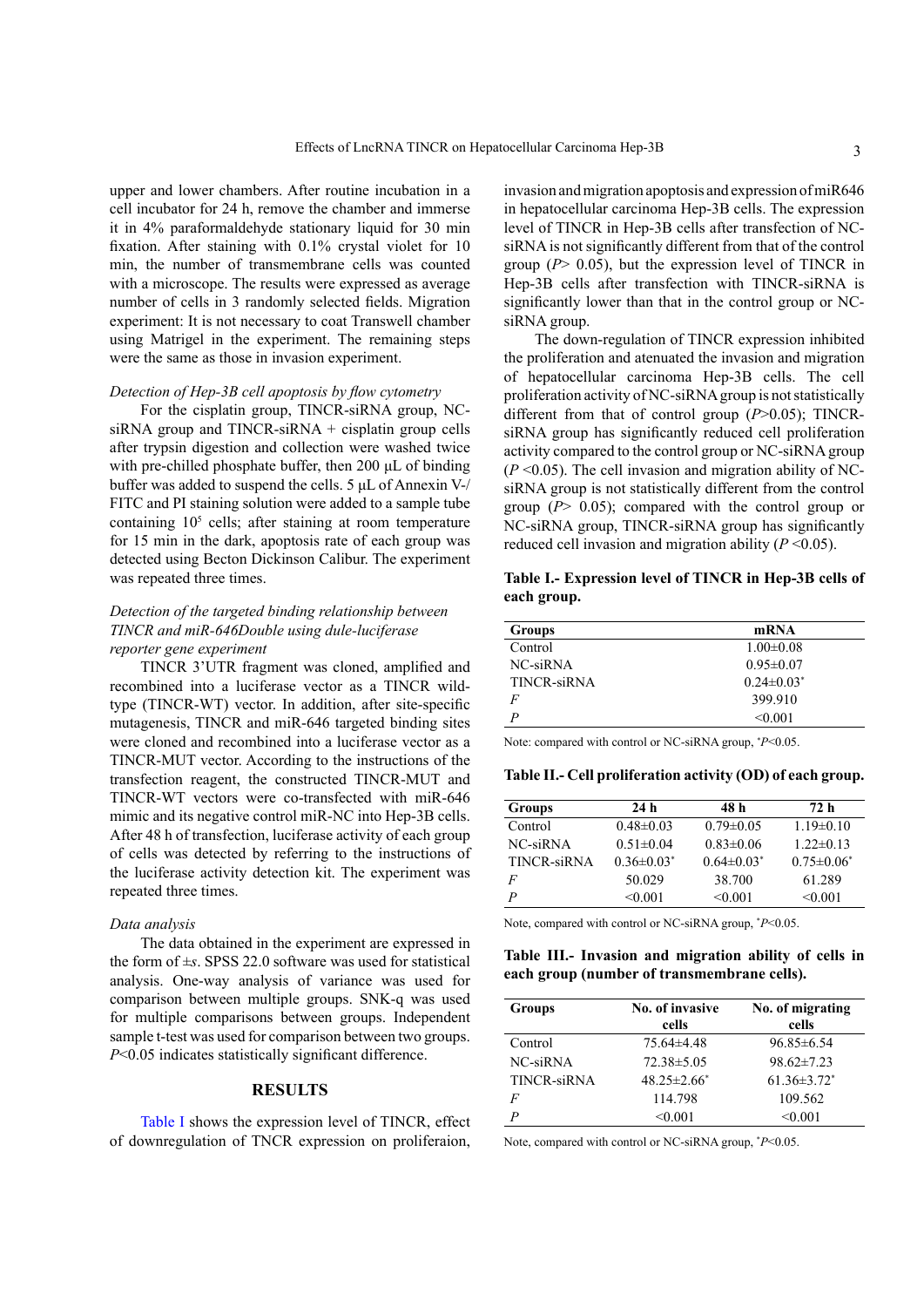

<span id="page-3-0"></span>Fig. 1. Apoptosis of cells in each group detected by flow cytometry.

*Down-regulation of TINCR expression can enhance chemosensitivity of hepatocellular carcinoma Hep-3B cells to cisplatin*

[Figure](#page-3-0) 1 and [Table](#page-3-1) IV show that compared with the NC-siRNA group, TINCR-siRNA group, cisplatin group, TINCR-siRNA + cisplatin group have significantly reduced cell proliferation activity and significantly increased apoptotic rate  $(P \le 0.05)$ ; compared with the cisplatin group or TINCR-siRNA group, TINCR-siRNA + cisplatin group has significantly reduced cell proliferation activity and significantly increased apoptosis rate  $(P \le 0.05)$ .

<span id="page-3-1"></span>**Table IV.- Proliferation activity and apoptosis rate of cells in each group.**

| <b>Groups</b>         | <b>Proliferative</b><br>activity (OD value) | <b>Apoptosis</b><br>rate $/$ % |
|-----------------------|---------------------------------------------|--------------------------------|
| NC-siRNA              | $0.81 \pm 0.06$                             | $7.36 \pm 1.15$                |
| TINCR-siRNA           | $0.62 \pm 0.04^*$                           | $16.12 \pm 2.03$ <sup>*</sup>  |
| cisplatin             | $0.57 \pm 0.03^*$                           | $20.54 \pm 2.38^*$             |
| TINCR-siRNA+cisplatin | $0.46 \pm 0.02$ <sup>*#</sup>               | $33.25 \pm 2.76^{*}$           |
| F                     | 118.339                                     | 223.535                        |
| P                     | < 0.001                                     | < 0.001                        |

Note, compared with NC-siRNA group, \* *P*<0.05; compared with TINCRsiRNA or cisplatin group, # *P*<0.05.

<span id="page-3-2"></span>**Table V.- Expression level of miR-646 in cells of each group.**

| <b>Groups</b> | $miR-646$         |
|---------------|-------------------|
| Control       | $1.00 \pm 0.08$   |
| NC-siRNA      | $1.12 \pm 0.09$   |
| TINCR-siRNA   | $5.52 \pm 1.25^*$ |
| F             | 113.584           |
| P             | < 0.001           |

Note, compared with control or NC-siRNA group, \* *P*<0.05.

*Down-regulation of TINCR expression increased miR-646 expression in hepatocellular carcinoma Hep-3B cells*

[Table](#page-3-2) V shows that expression level of miR-646 in the NC-siRNA group is not statistically different from that in the control group  $(P>0.05)$ ; compared with the control group or NC-siRNA group, TINCR group has significantly increased expression level of miR-646 ( $P \le 0.05$ ).

| TINCR-WT 3'UTR | 5'- GUUGUCAGAGCUGCUU-3'                 |
|----------------|-----------------------------------------|
| $mR-646$       | 3' - AGUCUCCGUCGACGAA-5'                |
|                | TINCR-MUT 3'UTR 5'- GUUGUCAGACGACCAA-3' |

<span id="page-3-3"></span>Fig. 2. Complementary binding sites between TINCR and miR-646.

<span id="page-3-4"></span>**Table VI.- Luciferase activity of cells in each group.**

| <b>Groups</b>    | <b>TINCR-WT</b>   | <b>TINCR-MUT</b> |
|------------------|-------------------|------------------|
| miR-NC           | $1.00 \pm 0.06$   | $1.00 \pm 0.05$  |
| $miR-646$ mimics | $0.36 \pm 0.03^*$ | $0.97 \pm 0.06$  |
| F                | 28.622            | 0.152            |
| P                | $\leq 0.001$      | 0.266            |

Note, compared with miR-NC group, \* *P*<0.05.

#### *TINCR can bind to miR-646 in a targeted manner*

LncBase Predicted v.2 software prediction result in [Figure](#page-3-3) 2 shows that TINCR and miR-646 have complementary binding sites. At the same time, the dualluciferase reporter gene experiment result in [Table](#page-3-4) VI shows that compared with miR-NC group, miR-646 mimics reduces luciferase activity in plasmid cells transfected with TINCR-WT  $(P<0.05)$ , but it has no significant effect on luciferase activity in plasmid cells transfected with TINCR-MUT (*P*> 0.05).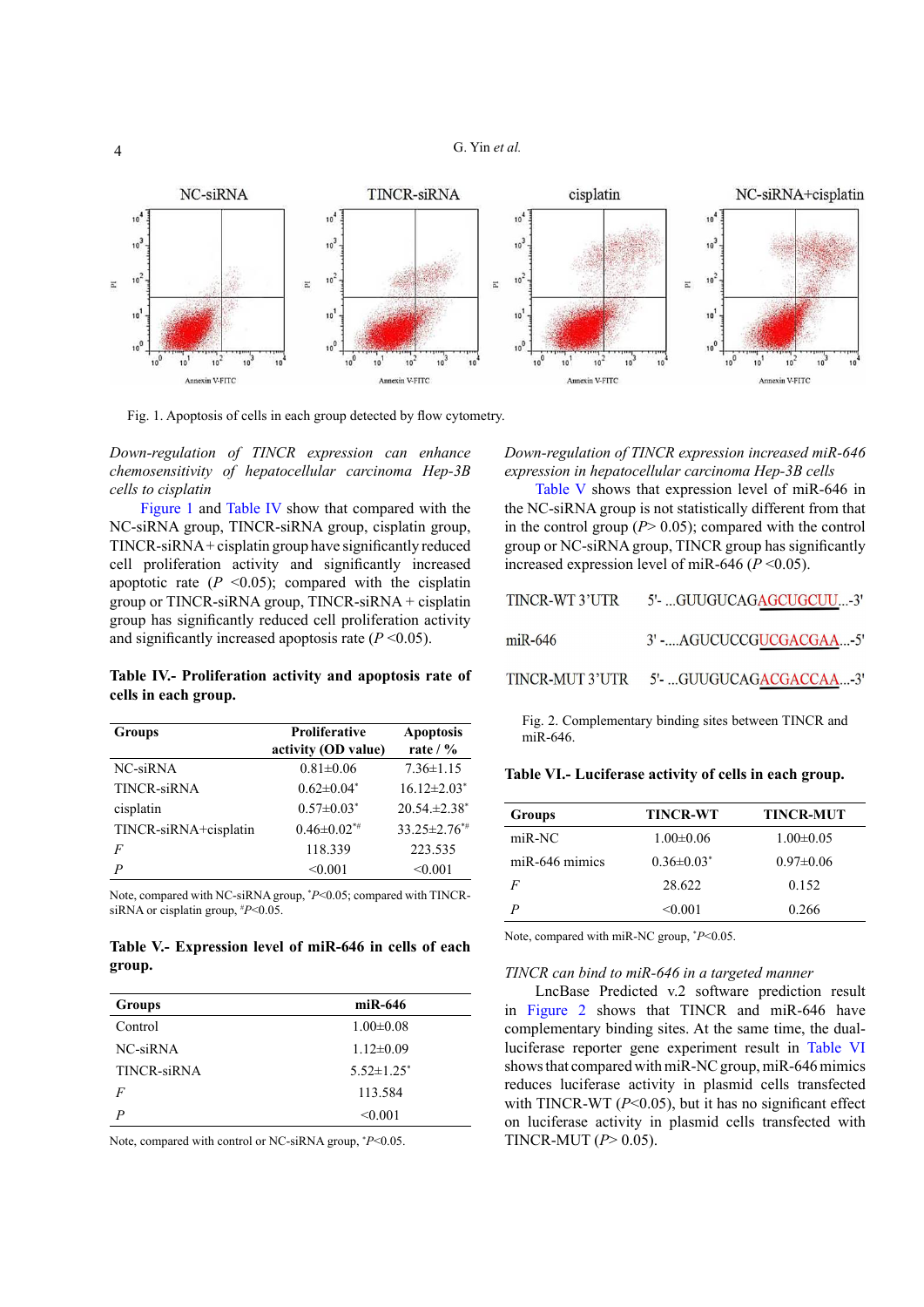#### **DISCUSSION**

LncRNAs are a class of RNA having a length of more than 200 amino acids, which have no protein coding function, but play an important role in regulating gene transcription. Participating in cell proliferation, invasion and migration, they are closely related to tumor occurrence and development (Peng *et al*[., 2017](#page-5-8); Yang *et al*[., 2018](#page-5-9)). TINCR is an LncRNA closely related to epidermal cell differentiation. Located on chromosome 19, it has a size of 3.7 kb. Abnormally expressed in many tumors, TINCR is closely related to tumor occurrence and development as well as drug resistance formation ([Zhang and Feng,](#page-6-1) [2018\)](#page-6-1). Some studies have pointed out that TINCR has low expression in colorectal cancer tissues, and its loss of expression can promote tumor cell proliferation and metastasis by activating Wnt/β-catenin pathway ([Zhang](#page-6-2) *et al*[., 2016\)](#page-6-2). Up-regulating its expression can inhibit cancer cell proliferation and promote apoptosis by PPAR signaling pathway regulation via miR-107/CD36 axis (Zhang *et al*[., 2019](#page-6-0)). Highly expressed in non-small cell lung cancer, TINCR can promote tumor cell proliferation and migration by activating MAPK pathway ([Zhu and He,](#page-6-3) [2018\)](#page-6-3). In addition, HER-2 + breast cancer patients with highly expressed TINCR respond poorly to trastuzumab treatment and have short survival time. However, knocking down TINCR expression can reverse the tumor cells' drug resistance to trastuzumab by targeted regulation of miR-125b expression (Dong *et al*[., 2019\)](#page-5-6).

Some studies have confirmed that TINCR is upregulated in hepatocellular carcinoma tissues, and its expression level is closely related to patients' tumor size, TNM stage and short survival time (Tian *et al*[., 2017](#page-5-7); [Zhang](#page-6-4) *et al*., 2019). Nevertheless, the role of TINCR in the occurrence and development of hepatocellular carcinoma as well as formation of chemotherapy resistance remains unclear. After down-regulating TINCR expression in this study, it was found that hepatocellular carcinoma Hep-3B cells had significantly reduced proliferation, invasion and migration ability. The results suggest that down-regulating TINCR expression can inhibit the proliferation, invasion and migration of hepatocellular carcinoma Hep-3B cells. Cisplatin is a commonly used chemotherapeutic drug for hepatocellular carcinoma in the clinic (Yang *et al*[., 2019](#page-5-9)), which was taken as the research object of chemotherapy resistance in this study. It was found that down-regulating TINCR expression could enhance the antiproliferative and pro-apoptotic effects of cisplatin on hepatocellular carcinoma Hep-3B cells. This indicates that downregulating TINCR expression can enhance chemosensitivity of hepatocellular carcinoma Hep-3B cells to cisplatin. It is suggested that TINCR plays an important role in promoting the growth of hepatocellular carcinoma cells and the formation of resistance to cisplatin chemotherapy. As a competitive endogenous RNA, LncRNA plays a role in tumor regulation by adsorbing miRNA (Pi *[et al](#page-5-10)*., [2019\)](#page-5-10). miRNAs are a class of endogenous small RNAs consisting of 22~24 amino acids, which can affect cell biological behavior by interacting with target mRNA and are involved in the occurrence and development of many tumors including hepatocellular carcinoma (Li *et al*[., 2018](#page-5-11); Wong *et al*[., 2018](#page-5-12)). MiR-646 is a member of the miRNAs family, which has been reported to be underexpressed in tumors such as nasopharyngeal, gastric cancers and play an important inhibitory role in tumor cell growth [\(Song](#page-5-13) *et al*., [2019](#page-5-13); Zhang *et al*[., 2017](#page-5-14)). In addition, miR-646 can also be regulated by circ-u0081143 in a targeted manner, and participate in the molecular mechanism of circ-u0081143 by promoting gastric cancer cell proliferation, invasion and resistance to cisplatin chemotherapy (Xue *et al*[., 2019](#page-5-15)). Studies (Pan *et al*[., 2019](#page-5-16)) have pointed out that miR-646 is down-regulated in hepatocellular carcinoma tissues and plays a role in inhibiting cancer cell proliferation, invasion and promoting apoptosis. Further detection in this study revealed that down-regulation of TINCR could cause increased expression of miR-646 in hepatocellular carcinoma Hep-3B cells. At the same time, bioinformatics software predicted the existence of complementary binding sites between TINCR and miR-646; dual luciferase reporter gene experiment confirmed that miR-646 can be targeted to 3'UTR region of TINCR. The results indicate that TINCR can perform targeted regulation of miR-646 expression. It is suggested that down-regulating TINCR expression may inhibit proliferation, invasion, migration of hepatocellular carcinoma Hep-3B cells and enhance chemosensitivity of cancer cells to cisplatin by targeted up-regulation of miR-646 expression.

#### **CONCLUSION**

To conclude, down-regulating TINCR expression can inhibit the proliferation, invasion, migration of hepatocellular carcinoma Hep-3B cells and enhance its chemosensitivity to cisplatin. The mechanism may be related to the targeted regulation of miR-646 expression. The results initially revealed the role of TINCR in the occurrence and development of hepatocellular carcinoma and formation of cisplatin resistance, thus providing new clues for the pathogenesis and treatment of hepatocellular carcinoma.

#### **ACKNOWLEDGMENT**

This study was supported by Zhejiang Provincial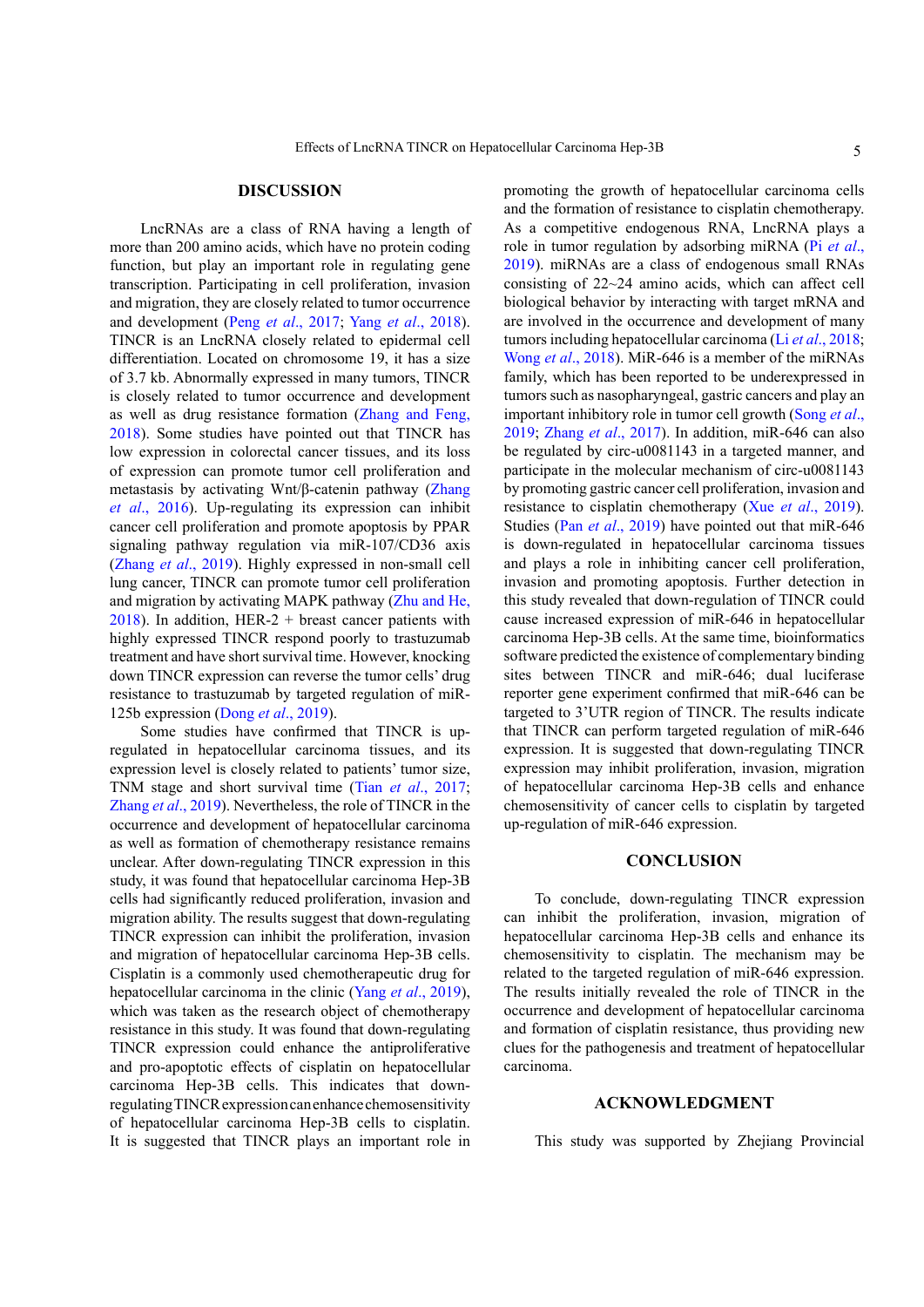Natural Science Foundation of China (Grant No. Q17H030001 and No. LQ18H070006).

*Statement of conflict of interest* The authors have declared no conflict of interests.

#### **REFERENCES**

- <span id="page-5-6"></span>Dong, H., Hu, J., Zou, K., Ye, M., Chen, Y., Wu, C., Chen, X. and Han, M., 2019. Activation of LncRNA TINCR by H3K27 acetylation promotes trastuzumab resistance and epithelial-mesenchymal transition by targeting MicroRNA-125b in breast cancer. *Mol. Can*., **18**: 1-18. [https://doi.org/10.1186/](https://doi.org/10.1186/s12943-018-0931-9) [s12943-018-0931-9](https://doi.org/10.1186/s12943-018-0931-9)
- <span id="page-5-3"></span>Gramantieri, L., Baglioni, M., Fornari, F., Laginestra, M.A., Ferracin, M., Indio, V., Ravaioli, M., Cescon, M., De Pace, V., Leoni, S. and Coadă, C.A., 2018. LncRNAs as novel players in hepatocellular carcinoma recurrence. *Oncotarget*, **9**: 35085- 35099.<https://doi.org/10.18632/oncotarget.26202>
- <span id="page-5-5"></span>Huang, H., Chen, J., Ding, C.M., Jin, X., Jia, Z.M. and Peng, J., 2018. LncRNA NR2F1-AS 1 regulates hepatocellular carcinoma oxaliplatin resistance by targeting ABCC 1 via miR-363. *J. Cell Mol. Med*., **22**: 3238-3245. [https://doi.org/10.1111/](https://doi.org/10.1111/jcmm.13605) [jcmm.13605](https://doi.org/10.1111/jcmm.13605)
- <span id="page-5-11"></span>Li, S., Yao, J., Xie, M., Liu, Y. and Zheng, M., 2018. Exosomal miRNAs in hepatocellular carcinoma development and clinical responses. *J. Hematol. Oncol*., **11**: 54. [https://doi.org/10.1186/s13045-](https://doi.org/10.1186/s13045-018-0579-3) [018-0579-3](https://doi.org/10.1186/s13045-018-0579-3)
- <span id="page-5-1"></span>Llovet, J.M., Montal, R., Sia, D. and Finn, R.S., 2018. Molecular therapies and precision medicine for hepatocellular carcinoma. *Nature Rev. Clin. Oncol*., **15**: 599–616. [https://doi.org/10.1038/s41571-018-](https://doi.org/10.1038/s41571-018-0073-4) [0073-4](https://doi.org/10.1038/s41571-018-0073-4)
- <span id="page-5-2"></span>Marchese, F.P., Raimondi, I. and Huarte, M., 2017. The multidimensional mechanisms of long noncoding RNA function. *Genom. Biol*., **18**: 1-13. [https://doi.](https://doi.org/10.1186/s13059-017-1348-2) [org/10.1186/s13059-017-1348-2](https://doi.org/10.1186/s13059-017-1348-2)
- <span id="page-5-16"></span>Pan, H., Tang, L., Jiang, H., Li, X., Wang, R., Gao, J. and Li, Q., 2019. Enhanced expression of circ\_0000267 in hepatocellular carcinoma indicates poor prognosis and facilitates cell progression by sponging miR-646. *J. Cell Biochem*., **120**: 11350- 11357. <https://doi.org/10.1002/jcb.28411>
- <span id="page-5-8"></span>Peng, W.X., Koirala, P. and Mo, Y.Y., 2017. LncRNAmediated regulation of cell signaling in cancer. *Oncogene*, **36**: 5661–5667. [https://doi.org/10.1038/](https://doi.org/10.1038/onc.2017.184) [onc.2017.184](https://doi.org/10.1038/onc.2017.184)
- <span id="page-5-10"></span>Pi, Y.Y., Zhou, S., Jian, M., 2019. Progress in research of

the miRNA sponge activity and tumor in LncRNA. *J. Univ. South China*, **47**: 230-234.

- <span id="page-5-13"></span>Song, Y.L., Pan, M.Z. and Wang, A.L., 2019. MicroRNA-646 inhibits proliferation and cell cycle progression of nasopharyngeal carcinoma cells by targeting mTOR. *Eur. Rev. Med. Pharma. Sci*., **23**: 8905-8912.
- <span id="page-5-0"></span>Tang, A., Hallouch, O., Chernyak, V., Kamaya, A. and Sirlin, C.B., 2018. Epidemiology of hepatocellular carcinoma: target population for surveillance and diagnosis. *Abdom. Radiol.*, **43**: 13-25. [https://doi.](https://doi.org/10.1007/s00261-017-1209-1) [org/10.1007/s00261-017-1209-1](https://doi.org/10.1007/s00261-017-1209-1)
- <span id="page-5-7"></span>Tian, F., Xu, J., Xue, F., Guan, E. and Xu, X., 2017. TINCR expression is associated with unfavorable prognosis in patients with hepatocellular carcinoma. *Biosci. Rep*., **37**: BSR20170301. [https://](https://doi.org/10.1042/BSR20170301) [doi.org/10.1042/BSR20170301](https://doi.org/10.1042/BSR20170301)
- <span id="page-5-12"></span>Wong, C.M., Tsang, F.H.C. and Ng, I.O.L., 2018. Non-coding RNAs in hepatocellular carcinoma: molecular functions and pathological implications. *Nature Rev. Gastroenterol. Hepatol*., **15**: 137–151. <https://doi.org/10.1038/nrgastro.2017.169>
- Wong, K.L., Wong, R.N., Zhang, L., Liu, W.K., Ng, T.B., Shaw, P.C., Kwok, P.C., Lai, Y.M., Zhang, Z.J., Zhang, Y. and Tong, Y., 2013. Research progress in multidrug resistance mechanism of hepatocellular carcinoma. *Chinese J. Clin. Oncol*., **40**: 1008-1010.
- <span id="page-5-4"></span>Wu, L., Pan, C., Wei, X., Shi, Y., Zheng, J., Lin, X. and Shi, L., 2018. LncRNA KRAL reverses 5-fluorouracil resistance in hepatocellular carcinoma cells by acting as a ceRNA against miR-141. *Cell Commun. Signal*, **16**: Article number 47. <https://doi.org/10.1186/s12964-018-0260-z>
- <span id="page-5-15"></span>Xue, M., Li, G., Fang, X., Wang, L., Jin, Y. and Zhou, Q., 2019. Hsa circ 0081143 promotes cisplatin resistance in gastric cancer by targeting miR-646/CDK6 pathway. *Cancer Cell Int*., **19**: Article number 25. [https://doi.org/10.1186/s12935-019-](https://doi.org/10.1186/s12935-019-0737-x) [0737-x](https://doi.org/10.1186/s12935-019-0737-x)
- <span id="page-5-9"></span>Yang, L., Tang, Y., Xiong, F., He, Y., Wei, F., Zhang, S., Guo, C., Xiang, B., Zhou, M., Xie, N. and Li, X., 2018. LncRNAs regulate cancer metastasis via binding to functional proteins. *Oncotarget*, **9**: 1426- 1443.<https://doi.org/10.18632/oncotarget.22840>
- Ying, Y.A., Zhifang, Y.A., Ceng, C.A., Ruili, Z.H., Pengfei, L.U., Chunli, J.I., Zhipeng, L.I., Rui, M.A., Hua, Z.H. and Yongxing, B.A., 2019. Effects of miR-27a-3p on the sensitivity of hepatocellular carcinoma cells to chemotherapy and its mechanism. *China Oncol*., **29**: 788-794.
- <span id="page-5-14"></span>Zhang, P., Tang, W.M., Zhang, H., Li, Y.Q., Peng, Y., Wang, J., Liu, G.N., Huang, X.T., Zhao, J.J., Li,